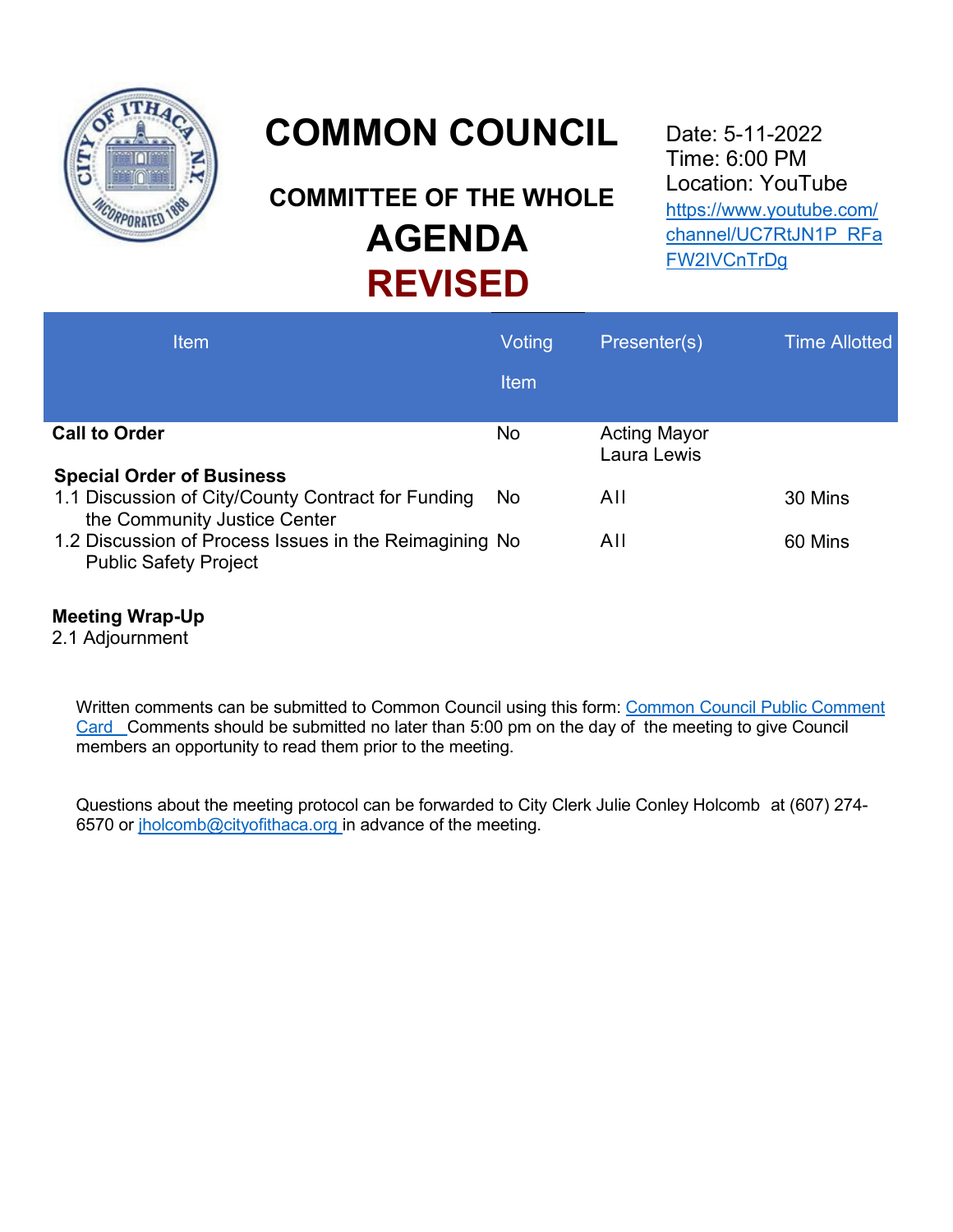

## **Memorandum**

#### **To: Tompkins County Legislature and City of Ithaca Common Council From: Jason Molino, County Administrator and Svante Myrick, Mayor** Subject: Community Justice Center Date: May 18, 2021

In response to Executive Order 203, Tompkins County and Common Council adopted resolutions on March 30 and March 31 to address systemic inequities including disproportionate minority contact on People of Color, specifically Black people in the public safety system. A part of the report included the establishment of a Community Justice Center to coordinate the implementation of the recommendations. City and County leaders have an expressed commitment to continuous progress to address the needs of the community related to disproportionate minority contact.

Since the adoption of the recommendations, County Administration staff met with members of the Legislature, Sheriff's Office, Assistant District Attorney's Office, Assigned Counsel, Public and Mental Health Department, Department of Social Services, Youth Services, Department of Emergency Response, Information Technology Services, Ithaca Police Department and Department of Human Resources for the City of Ithaca to discuss next steps in the process including any concerns moving forward. The feedback included:

- Defined roles and responsibilities as the recommendations are implemented; and
- Ongoing communication about the process and how recommendations are integrated; and
- Request for clarification on the timeline for funding recommendations; and
- Increased opportunities to engage in the process; and
- Clarification on how new staff members will interface with City/County departments.

In consideration of feedback received from community members since the beginning of the process and input provided by City/County elected officials and leaders, the establishment of a Community Justice Center requires the following two-year financial investment which would be revaluated after the two-year period;

- a. Project Director of the Community Justice Center
	- a. Salary \$83,866
	- b. Benefits \$44,197
	- c. Total Position Cost \$128,063
- b. Data Analyst (Program Analyst)
	- a. Salary \$69,285
	- b. Benefits \$36,513
	- c. Total Position Cost \$105,798
- *c.* Total Staffing Request \$233,861
- d. Other Operating Expenses \$15,000
- e. Project Management Software \$19,950 (County only expense)
- f. **Total Funding Request \$268,811 (City of Ithaca would pay \$124,430/Tompkins County would pay \$144,380)**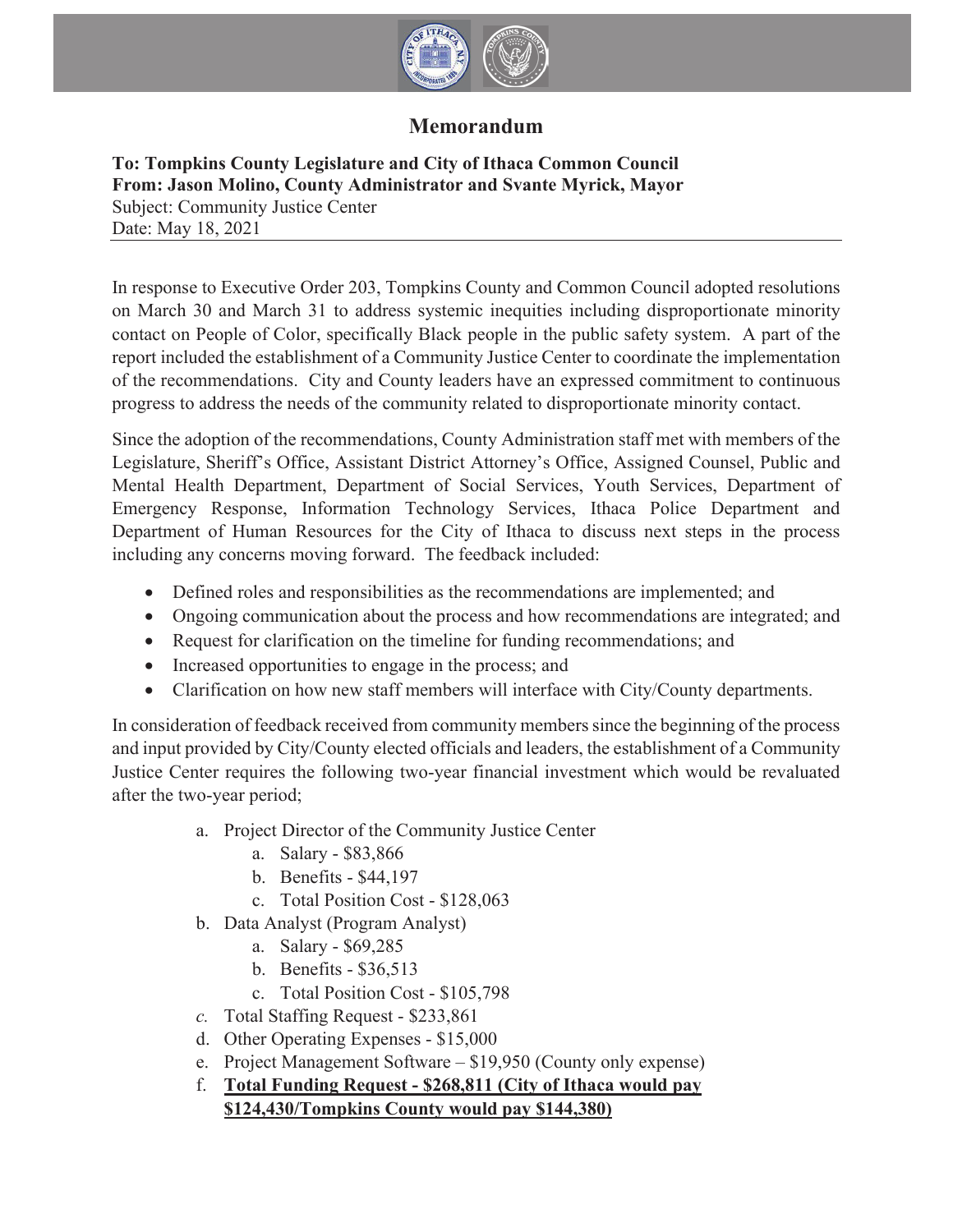

The budget for the Community Justice Center is loosely based upon an Emergency Operations Center model with two full-time dedicated staff assigned to collaborate between the City of Ithaca and Tompkins County public safety services and administrations to implement the recommendations of the plan. The pandemic highlighted the ability of government to dedicate resources to a critical community issue, make progress, and ensure the health and wellbeing of the community is protected which is one of the primary goals of the Reimagining Public Safety Process.

The expenses of the Community Justice Center would be split evenly except for the project management software which would be owned by the County but accessible by the City for the purposes of the Reimagining Public Safety process. The Community Justice Center staff would be employees of Tompkins County with dual reporting responsibilities for the process. The Community Justice Center staff would be housed in the Mental Health Building and there would be regular reports to the Tompkins County Legislature and Common Council in addition to community forums to provide updates and receive feedback on the process.

To implement the CJC, the following process steps and timeline that include adoption of the resolution, developing and finalizing a contract with the City of Ithaca, engaging community with process updates and next steps, recruiting and hiring staff, development of an advisory board and creating a joint process implementation timeline are provided below with the expectation that CJC staff will be hired and onboard by the end of October:



To operationalize the CJC, the City and County would agree to the following framework:

• Develop a contract that outlines the parameters of the working relationship between Tompkins County and the City Ithaca. The contract would be revisited, revised and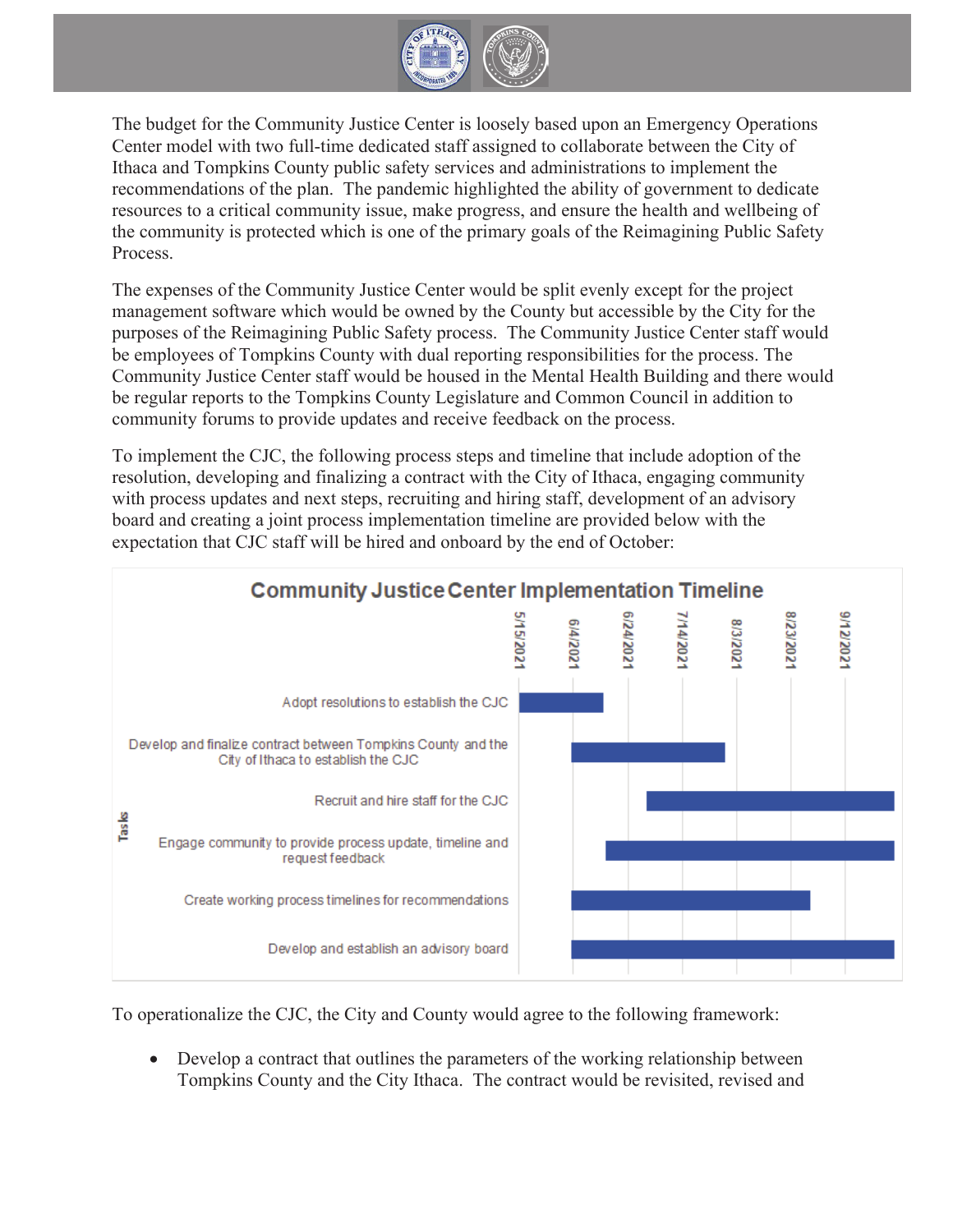

updated as requested by the Tompkins County Legislature and Common Council or their designees.

- The City of Ithaca would reimburse the County for staffing and operating costs of the CJC as outlined in the contract.
- Daily support would be provided by the County Administrator or their designee
- Provide progress reports to the Tompkins County Legislature and Common Council monthly until the end of 2021 and the frequency would be evaluated thereafter but no less than quarterly updates.
	- o The CJC would communicate updates in concert with the Legislature and Common Council schedules – Updates may come in the form of written report or presentation based upon the needs of the governing bodies.
	- o Updates would include presentations to legislative committees as requested including the Public Safety and Workforce Diversity and Inclusion Committees in addition to CJATI. Committees within the City of Ithaca will also receive routine updates as requested.
- The CJC staff would be responsible for collaborating and facilitating the implementation of the recommendations but would not have direct supervision of any of the services areas that include both elected and non-elected leadership.
- Based upon the approval of the jointly adopted recommendations, collaboration between the City and County has been identified as the best path forward. This means the cooperation of Offices and Departments involved in the public safety system is paramount to the success of implementation of the plan. As such, the CJC staff will serve as projects managers to organize, convene, facilitate, and collaborate across both organizations in addition to the community to implement the plan.
- Conflicts would be resolved through the use of shared working agreements established within the framework and would be addressed directly with the conflicting Offices and Departments.
- $\bullet$  The CJC would be responsible for seeking input, providing updates, making recommendations to leadership for community involvement, and implementing community-based solutions as outlined in the resolutions that community be involved in all aspects of the plan while also recognizing leadership and managerial authority within the impacted organizations.

The CJC would establish a framework for an Advisory Board/Commission for public accountability to include:

- Operationalize the advisory board/commission under a specific charge that outlines of the role of the group.
- Adopt a resolution to create a joint commission.
	- o Establish the membership.
	- o Formalize the protocol.
	- o Engage stakeholders around the commission parameters.
- Monitor implementation of the plan and provide recommendations for change management to the Legislature and Common Council as necessary
- Organize around shared working agreement.
- Serve one to two-year term by appointment of the Tompkins County Legislature and Common Council with re-appointment annually.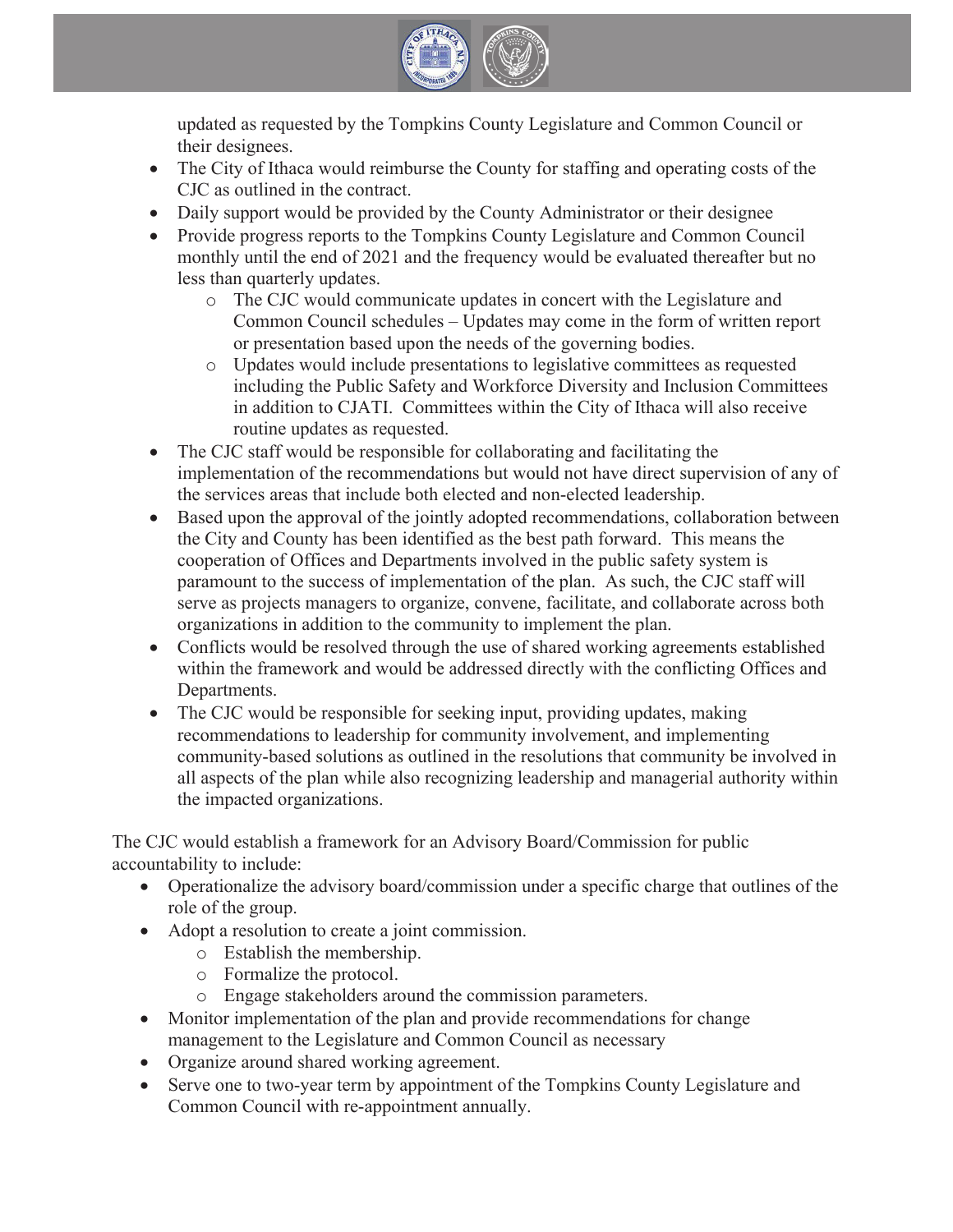

- Serve as representation of the broader community to reinforce the purpose of Executive Order 203
- Serve as liaisons to the community regarding the process.
- Advise and support the Community Justice Center staff
- The Advisory Board would be coordinated by the Community Justice Center staff and supported by appropriate County/City departments
- The Advisory Board does not replace pre-existing Legislative bodies and would be in addition to the current reporting structure.

The CJC would be responsible for leading community engagement efforts which would include:

- Service to the advisory board
- Facilitation of town halls in-person and virtually no less than quarterly with community partners. Some organizations include GIAC, Southside Community Center, REACH, NAMI, Human Services Coalition, Mental Health Community Services Board, Faith Partners, Tompkins County Anti-Racism Coalition, OAR, URO, and all Community Coalitions) *\*This list is not all-inclusive and will include many more organizations. \**
- Transition the website to the implementation phase.
- Input and recommendations on the metrics for a community dashboard
- Developing routine communications to be distributed in writing and orally to share with the community.
- Engage with the community through website feedback.
- Conducting formal and/or informal surveys of the community to receive robust feedback on an ongoing basis.
- Innovative use of social media and/or the best-practices in reaching minoritized groups.

Upon adoption of the joint recommendation of the CJC, City/County staff would collaboratively develop a hiring, recruitment and search committee strategy for the Community Justice Center with the following:

- A draft of the implementation plan including job descriptions will be submitted to the County Public Safety Committee on May 20 and this meeting will include a request for approval of a resolution the creating the CJC positions.
- Upon approval of the resolution by the Public Safety Committee, the resolution would be sent to Budget, Capital and Personnel Committee on June 14 and a final vote of the Tompkins County Legislature would occur on June 15.
- Common Council will vote on June 2 to approve funding and funding will be available to be expensed.
- Begin advertisement and recruitment for the positions collaboratively between the City and the County by July 15, 2021.
- Develop a search process that incorporates elected officials, department heads and community members by July 30, 2021.
	- Search panel orientation and training
	- Onboard new CJC employees by October 31, 2021

This is a framework and outline for the recommendations with the flexibility to adjust to the plan as a living document to be modified based upon the needs of the community to address Executive Order 203 effectively. In addition, this plan to establish the CJC reinforces the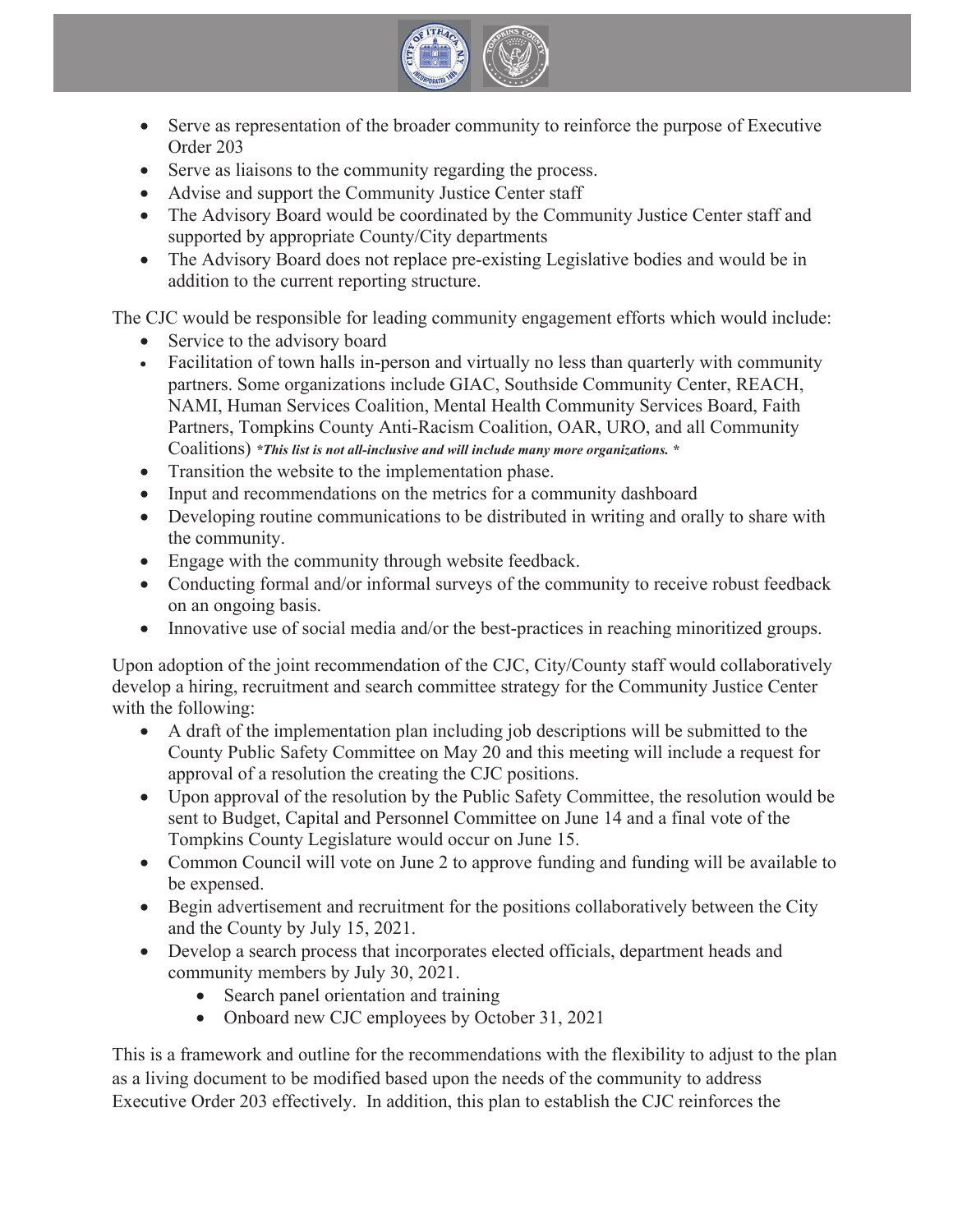

commitment of the City and County to the process and serves as notification to the community regarding the responsiveness of government.

Until the CJC is fully operational, City/County staff will continue to move the plan forward. It is anticipated the will take a minimum of three to five years with new recommendations to be incorporated as additional needs are identified and plan recommendations progress. The plan implementation process will be iterative and below is a preliminary implementation that will be modified as needed. The Legislature and Common Council will receive routine updates including updates to the implementation schedule.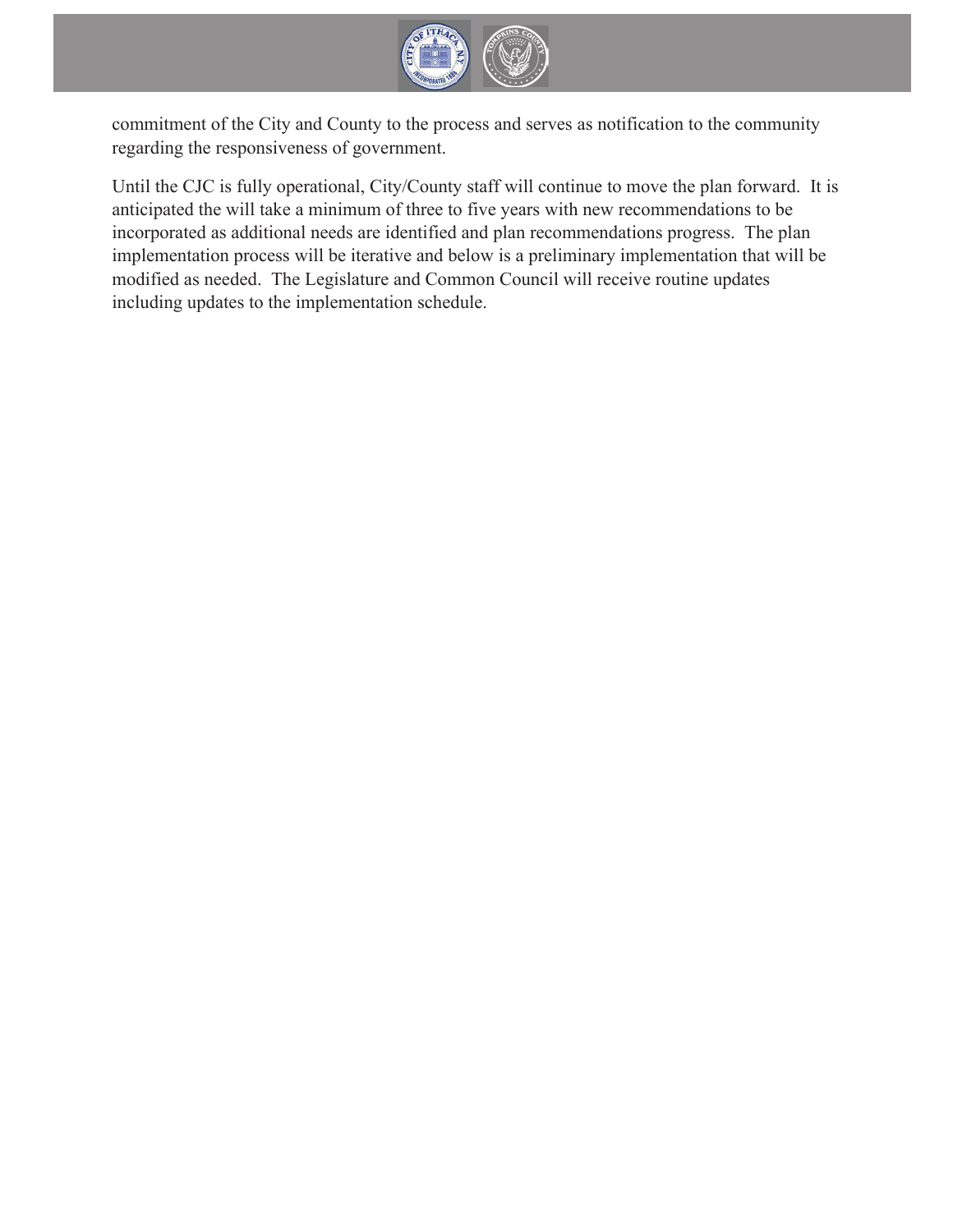Common Council June 2, 2021

#### **4.5 Resolution Establishing the Community Justice Center in Collaboration Between the City of Ithaca and Tompkins County**

By Alderperson Mohlenhoff: Seconded by Alderperson Kerslick WHEREAS, the New York State Governor issued Executive Order 203, calling upon local governments that operate police agencies to study their current operations and develop a plan to address "the particular needs of the communities served by such police agency and promote community engagement to foster trust, fairness, and legitimacy, and to address any racial bias and disproportionate policing of communities of color", and

WHEREAS, the City of Ithaca and Tompkins County have, by concurrent resolutions, submitted plans in response to the Executive Order, which contain both separate and joint undertakings for changes in community policing practices, and

WHEREAS, in those resolutions, the City of Ithaca and Tompkins County recognize the need to determine next steps to develop the programmatic expression of the joint elements of their adopted plans, being a long term process to make substantive improvements in our criminal justice system, recognizing that implementation will require time, resources, investigation, and commitment, including the determination of budget priorities, cost share, and the logistics necessary for cooperation and collaboration between the City of Ithaca and Tompkins County on the joint elements of their respective plans, and

WHEREAS, the City of Ithaca and Tompkins County, as a conclusion to the Reimagining Public Safety Collaborative, received a Draft Report entitled "Public Safety Reimagined. Recommendations report following a collaborative effort between the City of Ithaca & Tompkins County, N.Y.," which has served as an information resource for the respective plans prepared by the City of Ithaca and Tompkins County, and

WHEREAS, the Draft Report proposed the creation of a Community Justice Center as a jointly funded City/County collaborative department to: determine implementation priorities; develop budget impacts for the implementation of plan elements; manage the implementation of the joint plan elements as approved by the City of Ithaca and Tompkins County; receive, manage, and analyze data; provide coordination of the operation of the policing systems in our community; and provide reports to the City and County regarding the progress in implementing these changes, and

WHEREAS, the City of Ithaca and Tompkins County have each determined that the creation and operation of a Community Justice Center is necessary to implement their respective plans, and

WHEREAS, the City and County held discussions to determine the operational description, budget, and cost share for a Community Justice Center, with those details outlined in a joint memo; now, therefore be it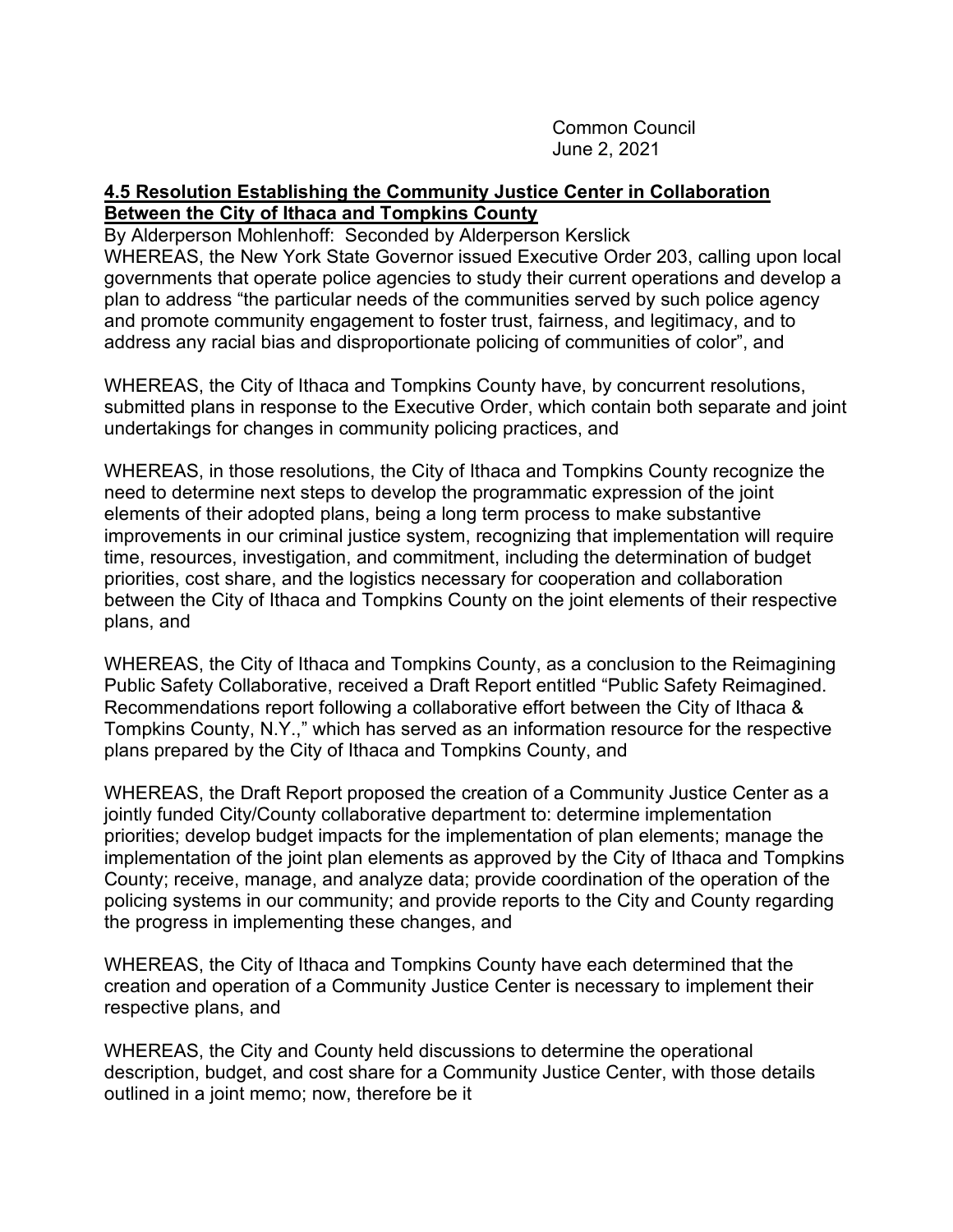**RESOLVED**, That Common Council approves the creation of the Community Justice Center as a collaborative department between the City of Ithaca and Tompkins County, and, be it further

**RESOLVED**, That Common Council commits to funding its share of the Community Justice Center in an amount not to exceed \$124,430, with the source of funds to be derived from the Unrestricted Contingency Fund, and, be it further

**RESOLVED,** That Common Council hereby transfers an amount not to exceed \$124,430 from the Unrestricted Contingency Account A1990 to A1210-5435 Mayor Contracts, for the purpose of accounting for the City's funding share of the Community Justice Center, and, be it further

**RESOLVED**, That Common Council will receive regular reports regarding the establishment of the Community Justice Center, and any additional budgetary requirements for implementation of the undertakings identified in the Reimagining Public Safety Plan and shall consider this information prior to any further expenditure being made.

#### **Carried Unanimously**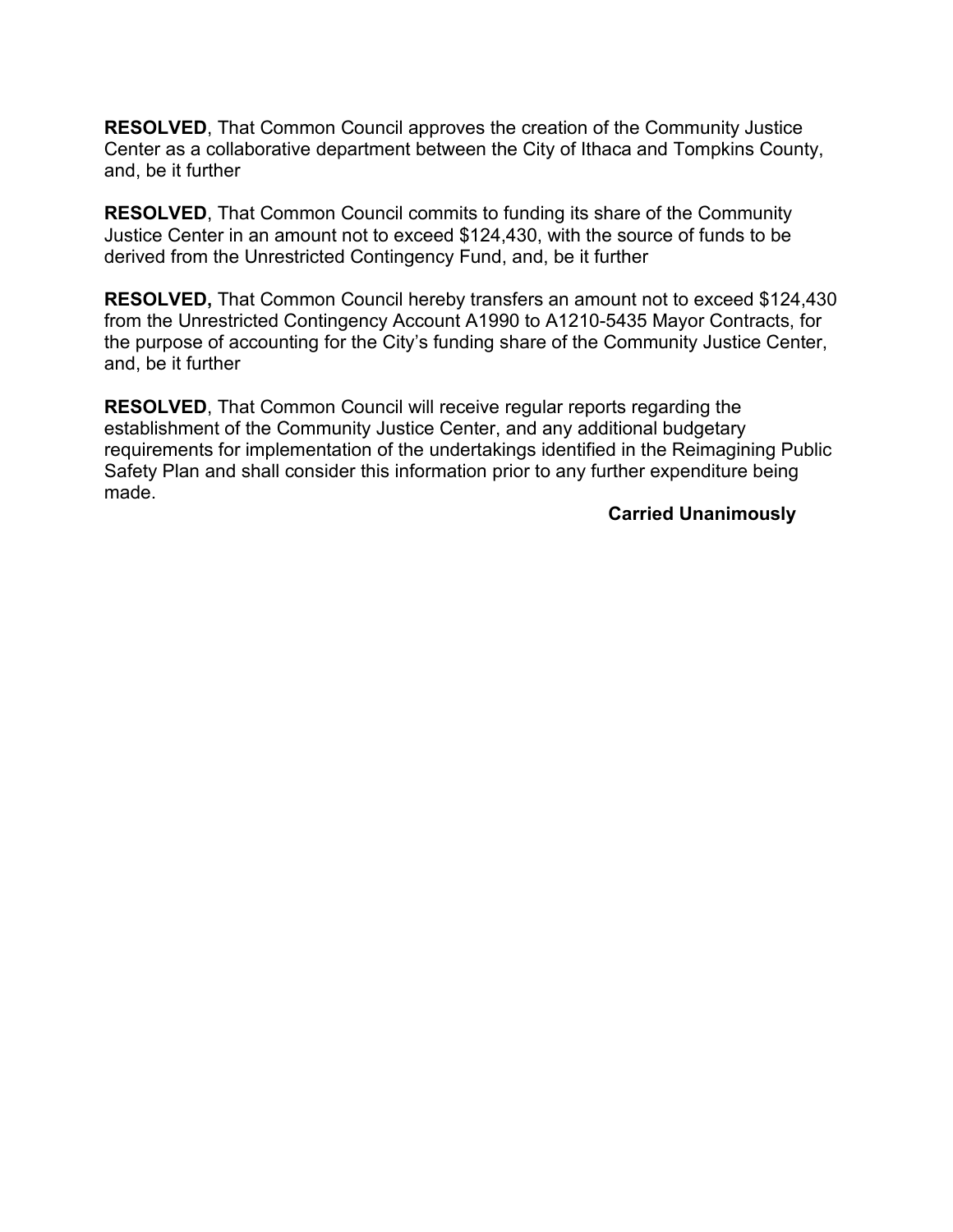#### CITY DRAFT TERM SHEET

#### FOR DISCUSSION-ONLY AT MAY 11 COMMITTEE OF THE WHOLE

On May 18, 2021, the County Administrator and the Mayor sent to the County Legislature and the Common Council a memo describing the proposed process for creation of a Community Justice Center ("CJC"). That memo provided, in pertinent part:

"To operationalize the CJC, the City and County would agree to the following framework:

- Develop a contract that outlines the parameters of the working relationship between Tompkins County and the City [of] Ithaca. The contract would be revisited, revised and updated as requested by the Tompkins County Legislature and Common Council or their designees.
- The City of Ithaca would reimburse the County for staffing and operating costs of the CJC as outlined in the contract.
- $\bullet$  …"

This term sheet contains, for Council feedback, some key terms for potential inclusion in that contract. These potential terms are intended to address Council's desire for close consultation with Council throughout this process.

#### Potential Terms

- 1. Term: September 1, 2021 through August 31, 2023.
- 2. The budget of the CJC during its initial year is agreed not to exceed \$268,811, of which the City's not-to-exceed amount is \$124,430 and the County's is \$144,380, including \$19,950 of County-only expense for Project Management Software. These budgetary figures are for expenditure on joint City-County work only. The City intends in good faith to support the full year's expenditure of this budget for each of two years of this contract, pursuant to Council approval as provided in this Agreement. This budget is comprised of:
	- a. Project Manager
		- i. Salary \$83,866
		- ii. Benefits \$44,197
		- iii. Total Position Cost \$128,063
	- b. Data Analyst
		- i. Salary \$69,285
		- ii. Benefits \$36,513
		- iii. Total Position Cost \$105,798
	- c. Total Staffing Cost not to exceed \$233,861
	- d. Other Operating Expenses \$15,000
- 3. On a quarterly basis, the CJC shall, beginning no later than July 25, 2022 and thereafter not less than 45 days prior to the start of each subsequent quarter, present in writing to